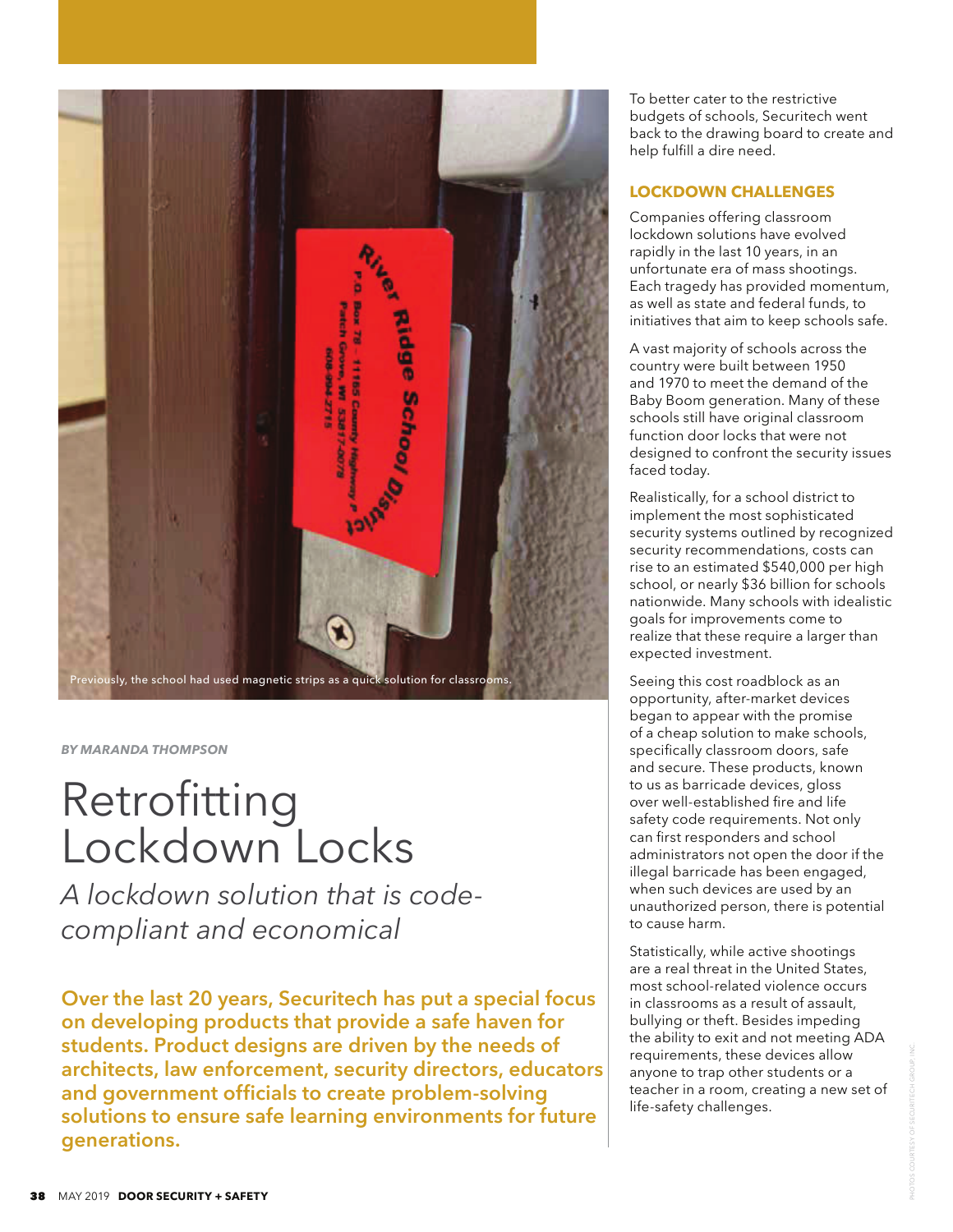# **A "RED BUTTON" SOLUTION**

Securitech first addressed the need to enable anyone within the room to quickly lock down the room by a press of a button (not requiring a key) with the QID: Quick Intruder Deadbolt series. This replacement lock not only locked down the exterior lever, but also provided a stainless steel deadbolt for added security.

The next step was to create the first retrofit barricade product that maintained the three critical tenets of classroom locking: single motion egress, keyed entry at all times, and ADA compliance.

The result is the recently introduced SAFEBOLT™ series, a mechanical red pushbutton lockdown lockset, which installs quickly and easily over existing cylindrical locksets, saving schools the substantial cost of replacing their locksets and keying systems.

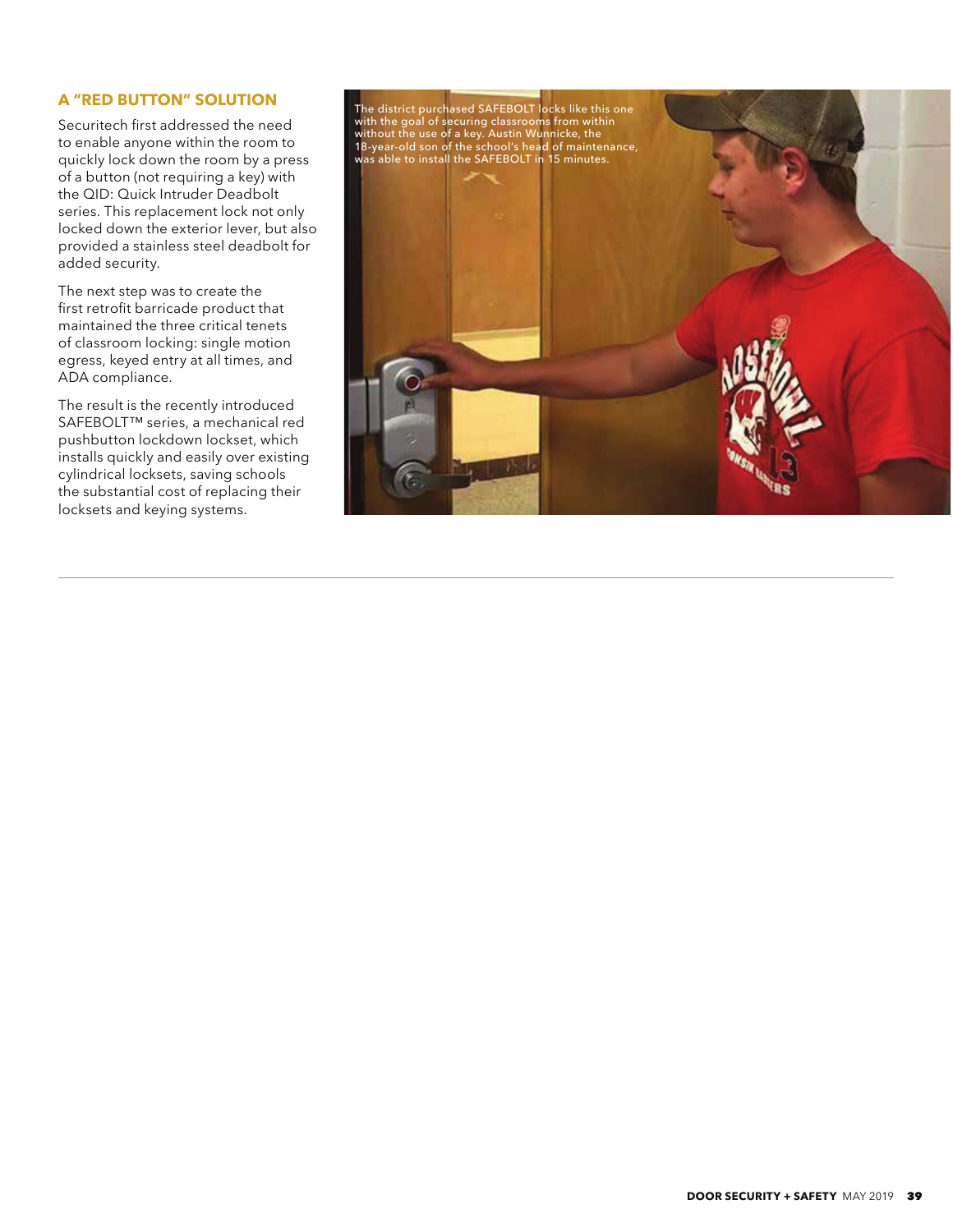

SAFEBOLT, like its sister solution QID, empowers anyone in the classroom to safely secure the door without trapping anyone. Designed with full compliance with existing NFPA (National Fire Protection Association) and IBC (International Building Code) and other codes, AHJs (Authorities Having Jurisdictions) and fire marshals do not need to write exemptions to allow the use of SAFEBOLT.

Eliminating many problems schools faced, Securitech's latest solution affords staff and students the ability to quickly and effectively secure themselves at the press of a button in the event of an emergency. In short, SAFEBOLT offers a retrofit solution and a locking bolt that can be added to the door and maintain single motion egress.

Active shooter incidents are known to last approximately five minutes, giving staff and students little time to maintain composure and guide one another to the safe haven area of the classroom. Where once they would have needed to apply fine motor skills to align and apply a barricade device, stack furniture or search for keys and lock the door from the outside (if the teacher is present), Securitech's SAFEBOLT eliminates all these steps by simply pressing the red button.

Adding a secondary deadbolt lock to the door violates the single motion egress code, however SAFEBOLT overcomes this by retracting with the normal rotation of the interior lever.

# **HOW ONE SCHOOL SUCCEEDED**

In June 2018, the Wisconsin Department of Justice awarded River Ridge School District \$55,000 toward upgrading school security. River Ridge School District is comprised of an elementary, middle and high school, all on one campus, and was one of the first 20 state schools to receive grant funding.

Inside the school, the district found several uses for the grant funds, including interior deadbolt locks for classroom doors.

Like several schools across the country, River Ridge also wanted to apply the grant towards security cameras, window enhancements, training programs, trauma kits and more. However, securing classrooms was the immediate goal.

Jim Wunnicke, the head of maintenance, was tasked with investigating locking alternatives. He searched online and discovered the SAFEBOLT. "I saw it and said 'Wow' – we get to keep our locks and add security."